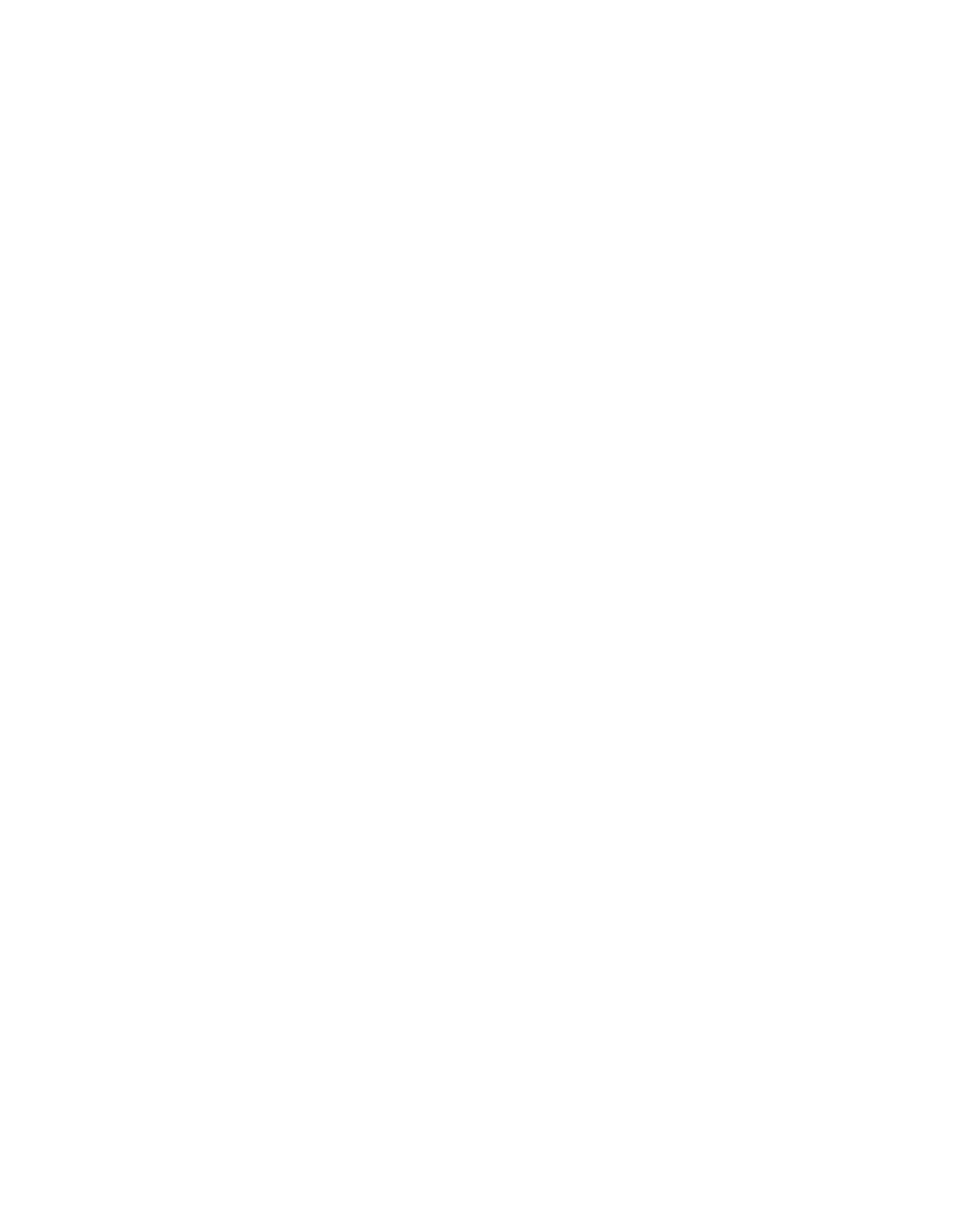# **Table of Contents**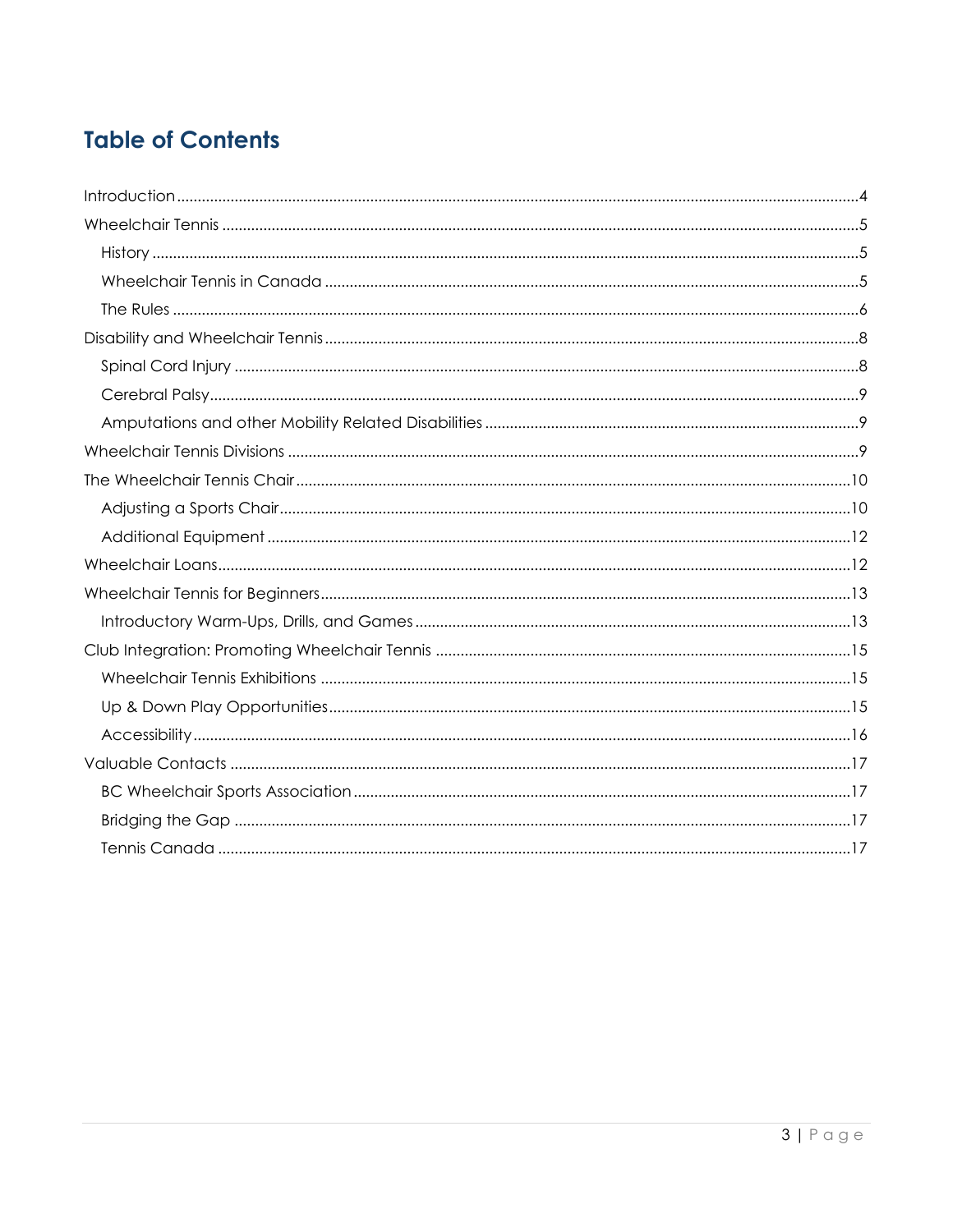# <span id="page-3-0"></span>**Introduction**

This manual is intended as a reference for tennis coaches, recreation practitioners or anyone else interested in integrating wheelchair tennis into their current programming. Along with a sports chair provided by BC Wheelchair Sports Association (BCWSA) this manual should allow any tennis club to give a new participant an introduction to wheelchair tennis.

If you have any questions or would like further information about wheelchair tennis, BC Wheelchair Sports Association, or the Tennis Canada Wheelchair Tennis Instructors Course please contact your provincial wheelchair sport organization. BC Wheelchair Sports Association can be reached at [info@bcwheelchairsports.com.](mailto:info@bcwheelchairsports.com) 

BC Wheelchair Sports Association would like to gratefully acknowledge viaSport, the Province of BC and the Government of Canada for their support in the production of this manual.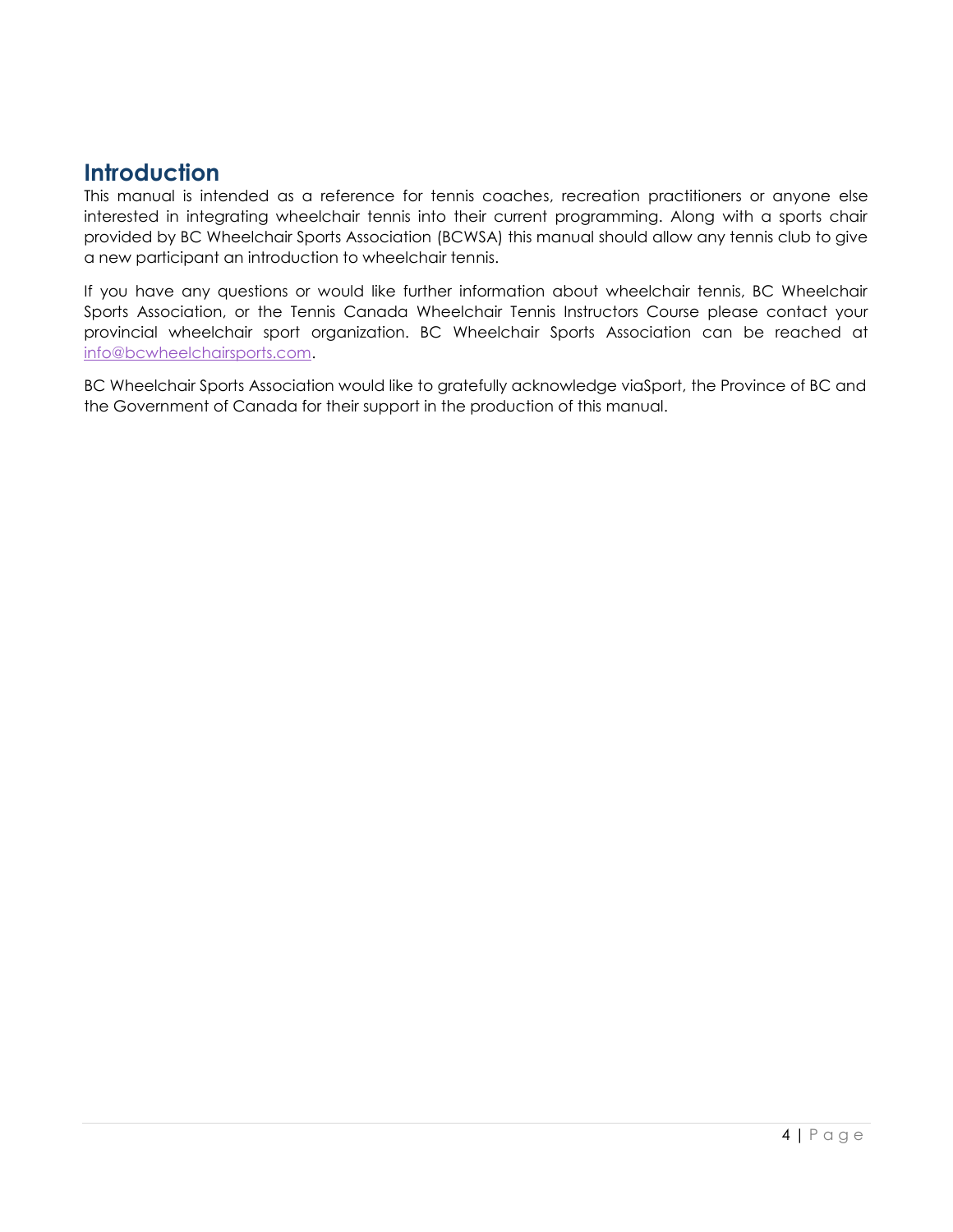# <span id="page-4-0"></span>**Wheelchair Tennis**

## <span id="page-4-1"></span>**History**

Wheelchair Tennis was started in California in 1976 by 18 year-old Brad Parks after he was injured in an acrobatic skiing accident. Brad began hitting tennis balls from his day chair following rehab and later met Rehab Therapist Jeff Minnenbraker who had also for some time been interested in the possibility of wheelchair tennis. Over the next few years the pair developed tennis-specific wheelchairs and promoted the sport through camps and exhibitions across California. The first wheelchair tennis tournament took place in 1977 and in 1980 the National Wheelchair Tennis Foundation was officially formed.

### **Timeline**

- **1977** First Wheelchair Tennis Tournament
- **1980** National Wheelchair Tennis Foundation is formed
- **1982** France becomes the first country in Europe with a wheelchair tennis program
- **1985** 1500 players compete in 40 sanctioned tournaments in the US alone
- **1985** World Team Cup established with 6 men's teams

**1988** – International Wheelchair Tennis Federation founded

- **1992** Tennis Australia becomes the 1st country to employ a full-time coordinator for wheelchair tennis
- **1997** Wheelchair tennis becomes a fully integrated part of International Tennis Federation (ITF)



*Brad Parks*

## <span id="page-4-2"></span>**Wheelchair Tennis in Canada**

Tennis Canada is the official governing body of wheelchair tennis in Canada and supports a competitive National Team program for the top Canadian players which includes competing nationally and internationally, and at World Team Cup. To grow the coaching capacity in the country Tennis Canada also supports a Wheelchair Tennis Instructors Course and coordinates with provincial tennis associations to support its athletes.

In BC, BC Wheelchair Sports Association (BCWSA) is the provincial sport organization for wheelchair tennis. BCWSA offers introductory sessions, beginner lessons, fun tournaments and special events as well as a wheelchair loan program to grow the sport of wheelchair tennis in BC.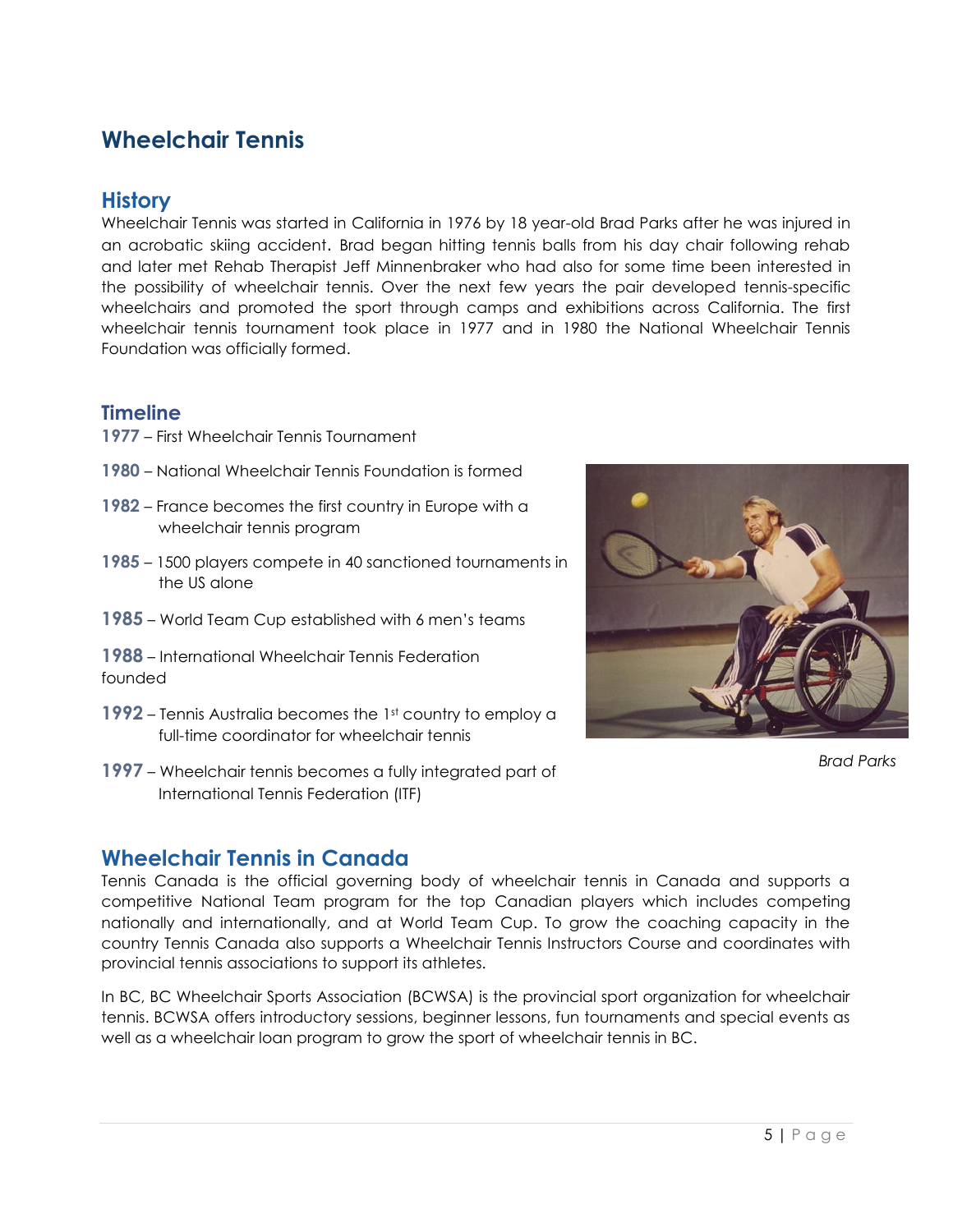## **National and International Competition**

The Canadian tournament circuit consists of 6 ITF tournaments and the Birmingham National Championships. The circuit provides international competitive opportunities from the ITF Futures to ITF 2 Series levels including the ITF3 Vancouver International Wheelchair Tennis Tournament and the ITF Futures oops Legacy Games – hosted by BC wheelchair Sports Association. The National Championship are open to all Canadian players with the aim of developing wheelchair tennis in Canada. Additional provincial level tournaments, leagues and fun tennis days are organized regularly by Tennis Canada and Provincial wheelchair sport organizations.

The International Tennis Federation offers a professional circuit of over 160 tournaments worldwide. They range from elite Grand Slam events played in conjunction with the able bodied professionals to Future Series events for lower ranked players.

The BNP Paribas World Team Cup is the wheelchair tennis equivalent of the Davis Cup and Fed Cup. It is held annually with a different nation playing host each year. In 2017 World Team Cup will be held in Sardinia, Italy - with Canada sending both a Quad and Junior Team to compete. The first World Team Cup event was held in California in 1985 involving six men's teams. The women's competition began the following year, with quad and junior events introduced in 1998 and 2000, respectively. The event has experienced continued growth since.

## **Who Can Play?**

To be eligible to compete in wheelchair tennis at ITF sanctioned tournaments and the Paralympic Games an individual must have a medically diagnosed *permanent mobility related physical disability.* In addition to being permanent, the disability must significantly negatively impact function in one or both of the lower extremities.

For more information on player eligibility visit www.itftennis.com/wheelchair/

## <span id="page-5-0"></span>**The Rules**

Wheelchair Tennis is Tennis - only played from a seated position. As such, individuals familiar with the game of tennis should be able to very easily adapt to coaching wheelchair tennis.

Wheelchair Tennis follows the **ITF Rules of Tennis** with the following exceptions:

## **A - The Two Bounce Rule**

The wheelchair tennis player is allowed two bounces of the ball. The player must return the ball before it bounces a third time. The second bounce can be either in or out of the court boundaries

#### **B - The Wheelchair**

The wheelchair is considered part of the body and all applicable rules, which apply to a player's body, shall apply to the wheelchair.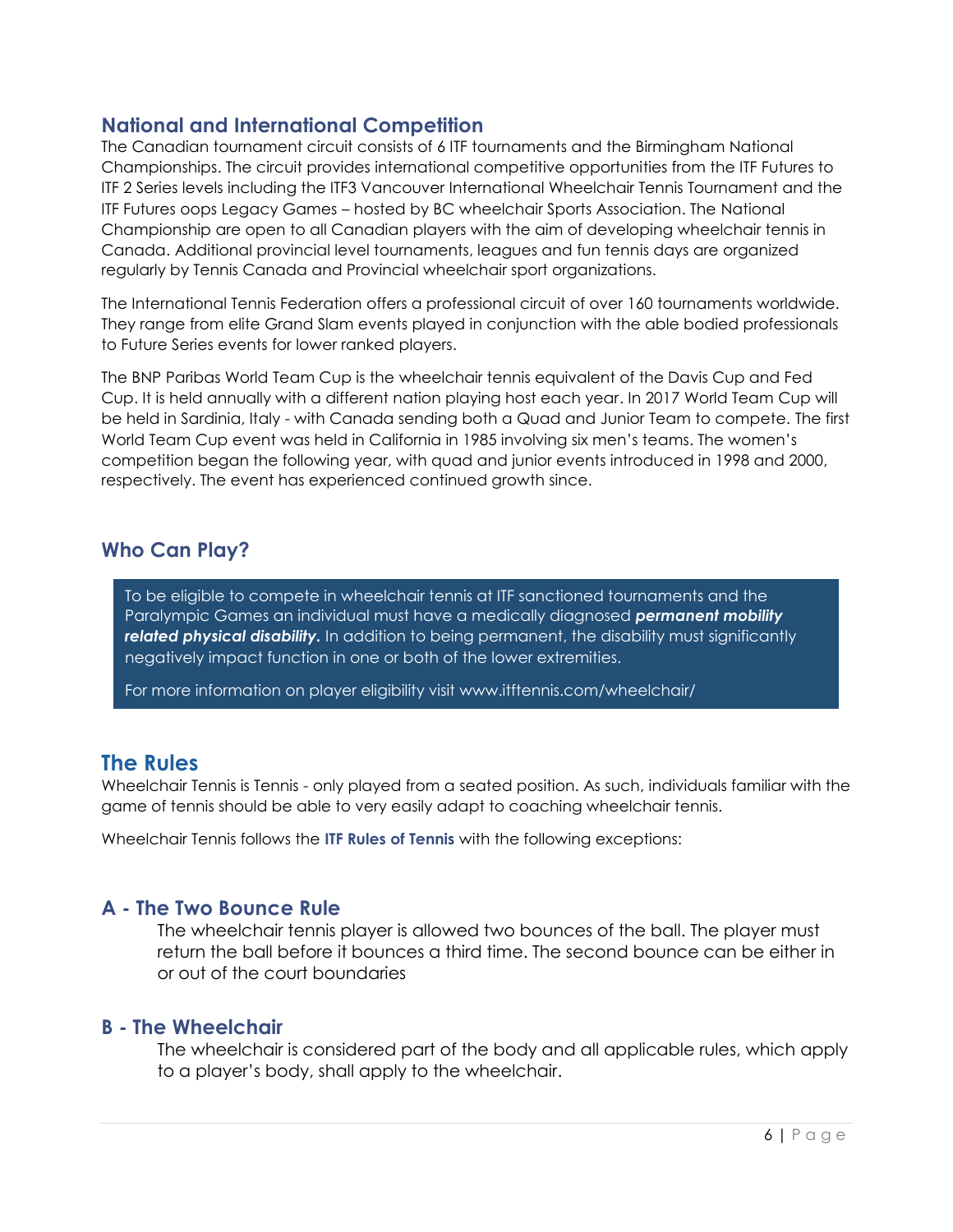## **C - The Service**

The service shall be delivered in the following manner:

- **Immediately before commencing the serve, the server shall be in a stationary** position. The server shall then be allowed one push before striking the ball.
- The server shall throughout the delivery of the service not touch with any wheel, any area other than that behind the baseline within the imaginary extension of the centre mark and sideline.
- If conventional methods for the service are physically impossible for a quadriplegic player, then the player or an individual may drop the ball for such a player. The same method of serving must be used each time.

#### **D - Player Loses Point**

A player loses a point if:

- The player fails to return the ball before it has bounced three times; or
- Subject to rule e) below the player uses any part of his/her feet or lower extremities against the ground or against any wheel while delivering service, striking a ball, turning or stopping while the ball is in play; or
- **C** The player fails to keep one buttock in contact with his/her wheelchair seat when contacting the ball.

### **E - Propelling the Chair with the Foot**

- $\bullet$  If due to lack of capacity a player is unable to propel the wheelchair via the wheel then he may propel the wheelchair using one foot.
- Even if in accordance with rule e) i. above a player is permitted to propel the chair using one foot, no part of the player's foot may be in contact with the ground:
	- o a) during the forward motion of the swing, including when the racket strikes the ball;
	- o b) from the initiation of the service motion until the racket strikes the ball.
- A player in breach of this rule shall lose the point.

#### **F - Wheelchair/Able-bodied Tennis**

Where a wheelchair tennis player is playing with or against an able-bodied person in singles or doubles, the Rules of Wheelchair Tennis shall apply for the wheelchair player while the Rules of Tennis for able-bodied tennis shall apply for the able-bodied player. In this instance, the wheelchair player is allowed two bounces while the able-bodied player is allowed only one bounce.

\*\*This manual is meant to provide a general overview of the rules of Wheelchair Tennis. For a more detailed explanation please refer to the ITF Wheelchair Tennis Regulations which can be found online at [http://www.itftennis.com/wheelchair/organisation/rules-regulations.aspx.](http://www.itftennis.com/wheelchair/organisation/rules-regulations.aspx)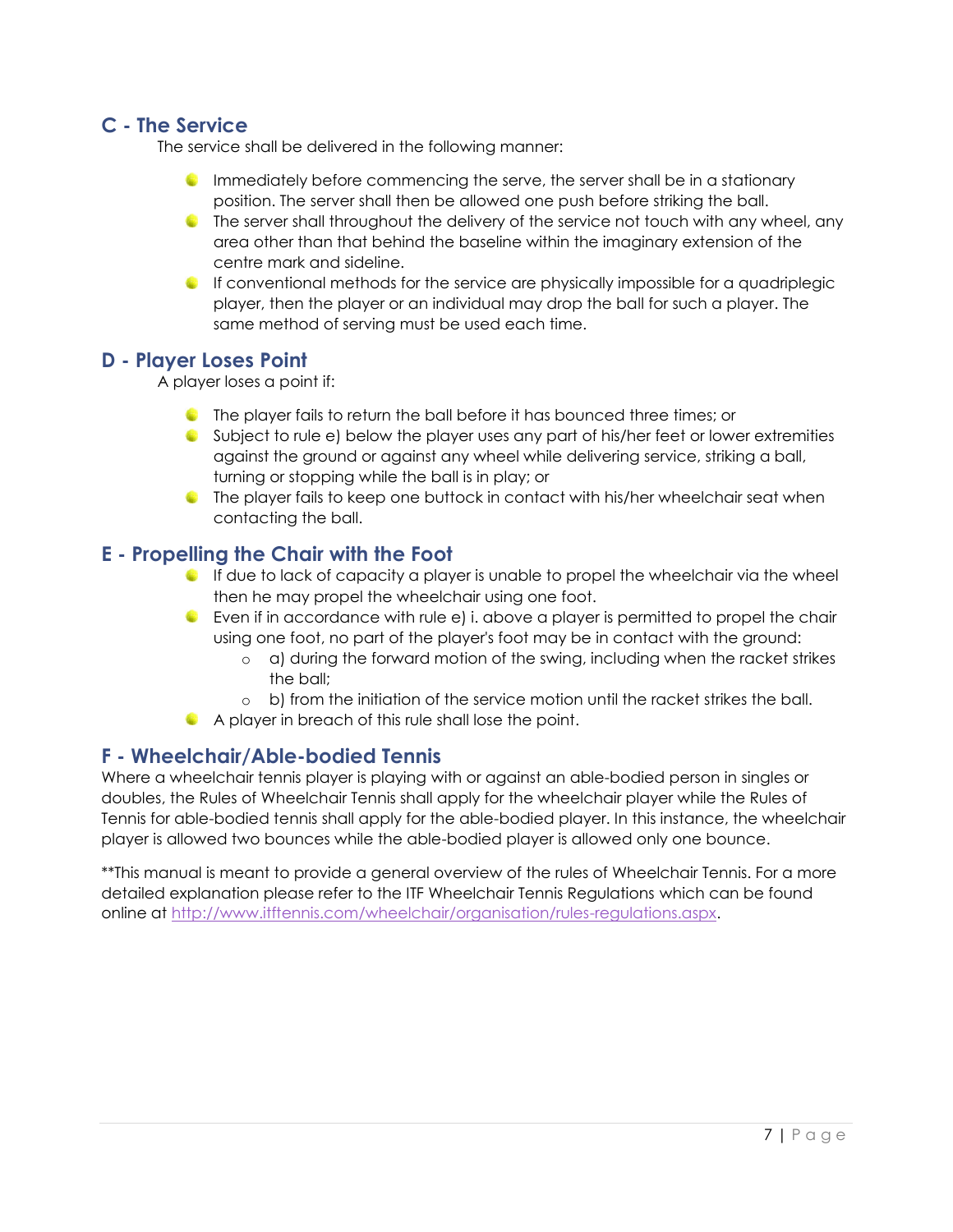# <span id="page-7-0"></span>**Disability and Wheelchair Tennis**

In order to be eligible to compete in wheelchair tennis at ITF sanctioned tournaments and the Paralympic Games an individual must have a **medically diagnosed permanent mobility related physical disability**. In addition to being permanent, the disability must significantly negatively impact function in one or both of the lower extremities – which may include the legs, hips and/or gluteal muscles.

Disabilities of this nature may fall into a number of categories – the most common of which will be discussed here.

## <span id="page-7-1"></span>**Spinal Cord Injury**

A spinal cord injury interrupts communication between the brain and regions of the body impacted by nerves below the level of injury. Spinal cord injuries may result from a traumatic injury such as a motor vehicle accident or fall; acquired diseases or infections – including multiple sclerosis and polio; or congenital disorders like spina bifida.

The level and "completeness" of an individual's spinal cord injury (SCI) will determine their function, mobility and strength in affected body parts.

Injury level refers to the region of the back or neck which has sustained damage. Different injury levels will affect different regions of the body – as shown in the diagram. In general, a higher injury level will result in greater impairment than a lower injury level. Paraplegia results from damage to the spinal cord at the thoracic level (T1 – T12) or lower. Injuries of this nature will impact function in the legs and lower trunk. Quadriplegia results from damage to the spinal cord at the cervical level (C3-C6) and will impact the legs, trunk, chest and arms to varying degrees.

A spinal cord injury may also be *complete* or *incomplete.* Incomplete spinal cord injuries may allow for some function below the level of injury.

For more information about spinal cord injuries please visit [www.sci-bc.ca/resource-centre/](http://www.sci-bc.ca/resource-centre/)

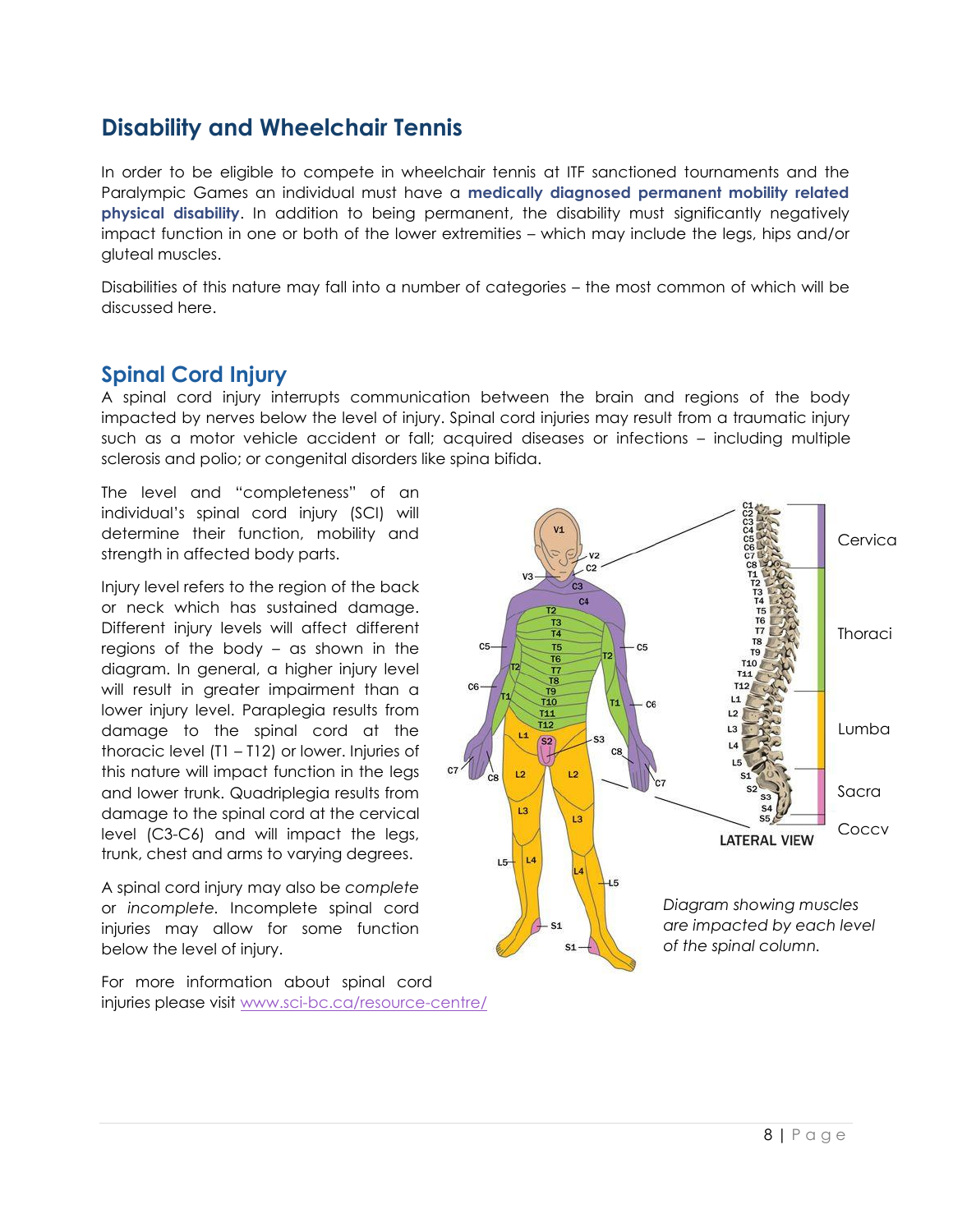## <span id="page-8-0"></span>**Cerebral Palsy**

Damage to the brain during development or up to the first 3 years of life may result in Cerebral Palsy (CP) - a term used to describe a group of disorders affecting body movement and muscle coordination. CP affects the brain's ability to send messages to the body and the body's ability to relay messages back to the brain.

Cerebral palsy affects every individual differently however mobility related manifestations are common. Many individuals living with CP use canes, walkers or wheelchairs on a daily basis to enhance their mobility.

Symptoms of Cerebral Palsy may include:

- Lack of coordination
	- Spasticity
	- Muscle tightness or spasm
	- Involuntary movement
	- Different walking patterns
	- Difficulty with gross & fine motor skills

#### For more information about cerebral palsy please visit <http://bccerebralpalsy.com/>

## <span id="page-8-1"></span>**Amputations and other Mobility Related Disabilities**

Amputation of any lower extremity joint proximal to the metatarsophalangeal joint (of the entire toe or further up) is an eligible disability for wheelchair tennis. *Ankylosis* – an abnormal stiffening and immobility of a joint due to fusion of the bones – and *Arthrosis* – a degenerative joint disease characterized by the deterioration of cartilage – are also eligible disabilities.

In addition to the three disability types above, an individual may be eligible for wheelchair tennis if they have a functional disability in one, or both, lower extremities which is equivalent to any of the above disabilities.

For more information about wheelchair tennis eligibility please visit: <http://www.itftennis.com/wheelchair/organisation/rules-regulations.aspx>

# <span id="page-8-2"></span>**Wheelchair Tennis Divisions**

There are two playing divisions in wheelchair tennis and players qualify as follows:

**Open:** All players with a medically diagnosed permanent mobility related physical disability as defined above are eligible to compete in this division.

**Quad:** Players must have a disability as defined above as well as a permanent loss of function in one or both upper extremities with a minimum of 3 limbs affected. This division may include power wheelchair users and individuals with triple amputations. Athletes wishing to compete in the Quad division must have extensive medical forms completed by their physician and be classified and deemed eligible for that division.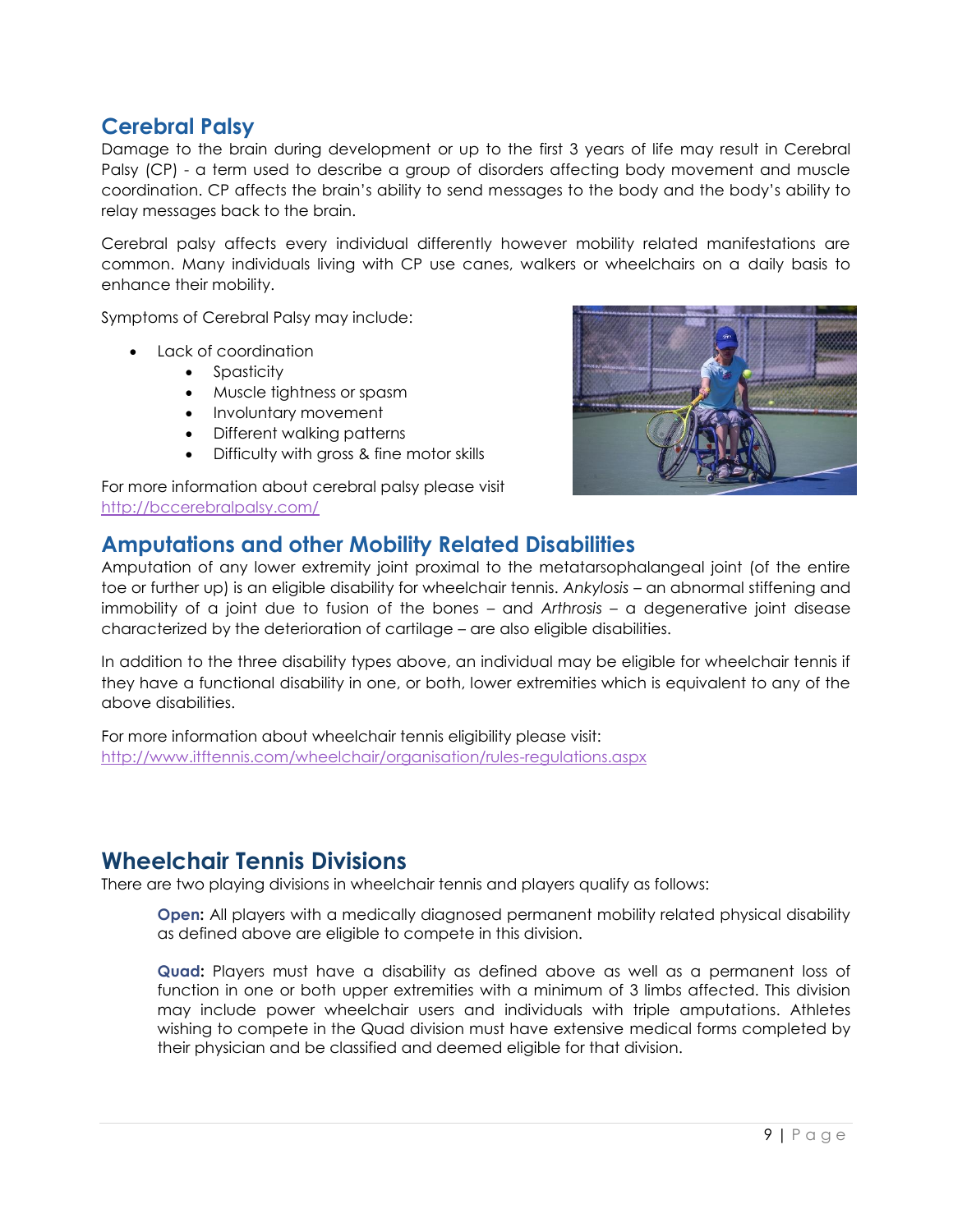# <span id="page-9-0"></span>**The Wheelchair Tennis Chair**

Wheelchair tennis chairs are specifically designed for tennis and are therefore faster, lighter, and more stable and agile that traditional wheelchairs. While a new player can try wheelchair tennis in any chair it is recommended that they use a chair designed for sport as soon as possible. This will serve to improve their overall experience and will increase the likelihood that they will continue playing tennis.

There are a number of differences between a sports chair and daily-use wheelchair. The most apparent difference is that the wheels on a sports chair are cambered (angled) giving the chair more stability as well as maneuverability. Sports chairs also have a single or double caster on the back of the chair meant to keep it from tipping backward should the athlete lean to reach the ball. Finally, sports chairs do not have brakes so new participants should be careful getting in and out of the chair.



These changes, while beneficial for sports, make sports chairs less efficient at maneuvering in a nonsport environment. Casters make moving on uneven surfaces difficult and cambered wheels will not fit through traditional doorways. These factors should be considered when designing sports facilities. See the section on facility accessibility for more information.

## <span id="page-9-1"></span>**Adjusting a Sports Chair**

It is important to remember that each wheelchair tennis player is unique and will have different needs relating to their sports wheelchair. Coaches should work with participants to find a chair setup that works best for them, using trial and error to figure out the ideal configuration. Chair needs will also change over time so adjustments to the chair should be made on a regular basis. The following components of a sports wheelchair are adjustable and will have various effects on the player's performance.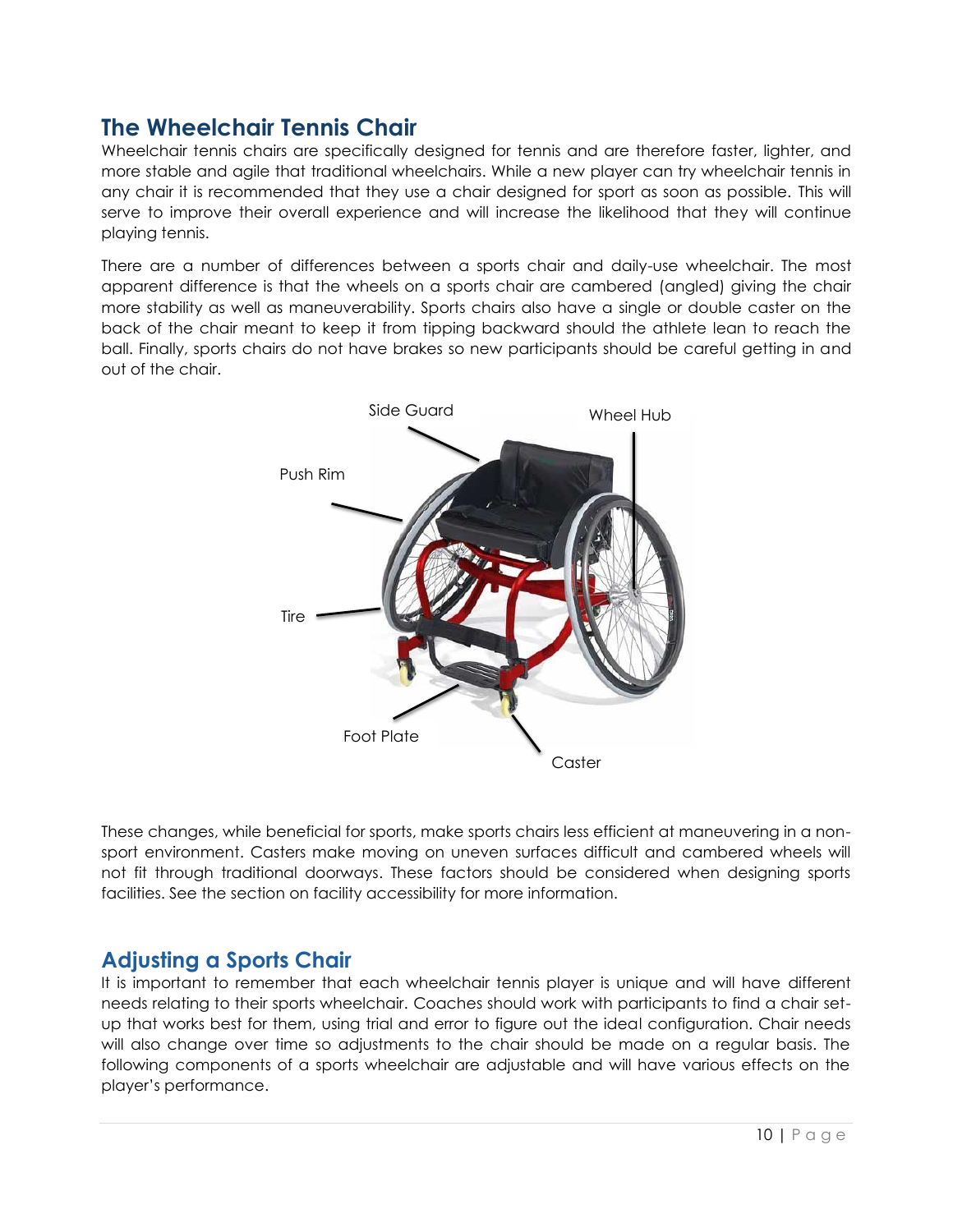## **Sports Chair Adjustments**

*\*\*The following was adapted from The Tennis Foundations Tennis Wheelchair Setup and Maintenance Guide for coaches and players. For more information about wheelchair setup and maintenance please visit [www.tennisfoundation.org.uk](http://www.tennisfoundation.org.uk**/)*\*\*

| Equipment                         | Adjustment                                                                                                                                                                                                                                                     | Impact                                                                    | <b>Suitable For</b>                                               |  |
|-----------------------------------|----------------------------------------------------------------------------------------------------------------------------------------------------------------------------------------------------------------------------------------------------------------|---------------------------------------------------------------------------|-------------------------------------------------------------------|--|
|                                   | The angle of the seat may impact balance and stability. In an inclined position the<br>seat tilts backwards with the front of the seat higher than the back. In a declined<br>position the seat tilts forward with the front of the seat lower that the back.  |                                                                           |                                                                   |  |
| <b>Seat Angle</b>                 | <b>Inclined</b>                                                                                                                                                                                                                                                | <b>Greater Stability</b>                                                  | Players with lower core function<br>Newer players wanting support |  |
|                                   | <b>Declined</b>                                                                                                                                                                                                                                                | <b>Greater Mobility</b>                                                   | Players with greater core function                                |  |
|                                   | The height of the seat will influence stability and mobility as well as reach, power<br>and court view. Players should be able to reach the axle of their chair when<br>seated.                                                                                |                                                                           |                                                                   |  |
| <b>Seat Height</b>                | Higher                                                                                                                                                                                                                                                         | <b>Better Reach &amp; Court</b><br>View<br><b>Increased Serving Power</b> | Players with lower core function<br>Newer players wanting support |  |
|                                   | Lower                                                                                                                                                                                                                                                          | <b>Greater Stability &amp; Mobility</b>                                   | Players with greater core function                                |  |
| <b>Backrest</b><br>Height         | Higher                                                                                                                                                                                                                                                         | <b>Greater Support &amp; Stability</b>                                    | Players with lower core function<br>Newer players wanting support |  |
|                                   | Lower                                                                                                                                                                                                                                                          | <b>Greater Mobility</b><br><b>Enhanced Shot &amp; Serve</b><br>Power      | Players with greater core function                                |  |
| <b>Backrest</b><br><b>Tension</b> | Backrest tension can be tightened or loosened to impact <b>balance</b> and <b>comfort</b> . A<br>tighter backrest can push the player forward in their chair but may be less<br>comfortable. Backrests should be well padded to avoid the occurrence of sores. |                                                                           |                                                                   |  |
| Footplate                         | Feet in front of<br>body                                                                                                                                                                                                                                       | <b>Greater Stability &amp;</b><br><b>Balance</b>                          | Players who want more stability<br>(including newer players)      |  |
|                                   | Feet under body                                                                                                                                                                                                                                                | <b>Great Mobility</b><br><b>Enhanced Turning Speed</b>                    | Players with good stability who<br>want greater mobility          |  |
| <b>Wheel Size</b>                 | <b>Smaller</b>                                                                                                                                                                                                                                                 | <b>Faster Acceleration</b><br><b>Greater Turn Efficiency</b>              | Personal Preference                                               |  |
|                                   | Larger                                                                                                                                                                                                                                                         | Higher Speed (once<br>moving)<br><b>Enhanced Momentum</b>                 | <b>Personal Preference</b>                                        |  |
| Wheel<br>Camber                   | <b>Greater Camber</b>                                                                                                                                                                                                                                          | <b>Enhanced Balance</b><br>Easier & Faster Turns                          | <b>Personal Preference</b>                                        |  |
|                                   | Less Camber                                                                                                                                                                                                                                                    | Faster(in a straight line)                                                | <b>Personal Preference</b>                                        |  |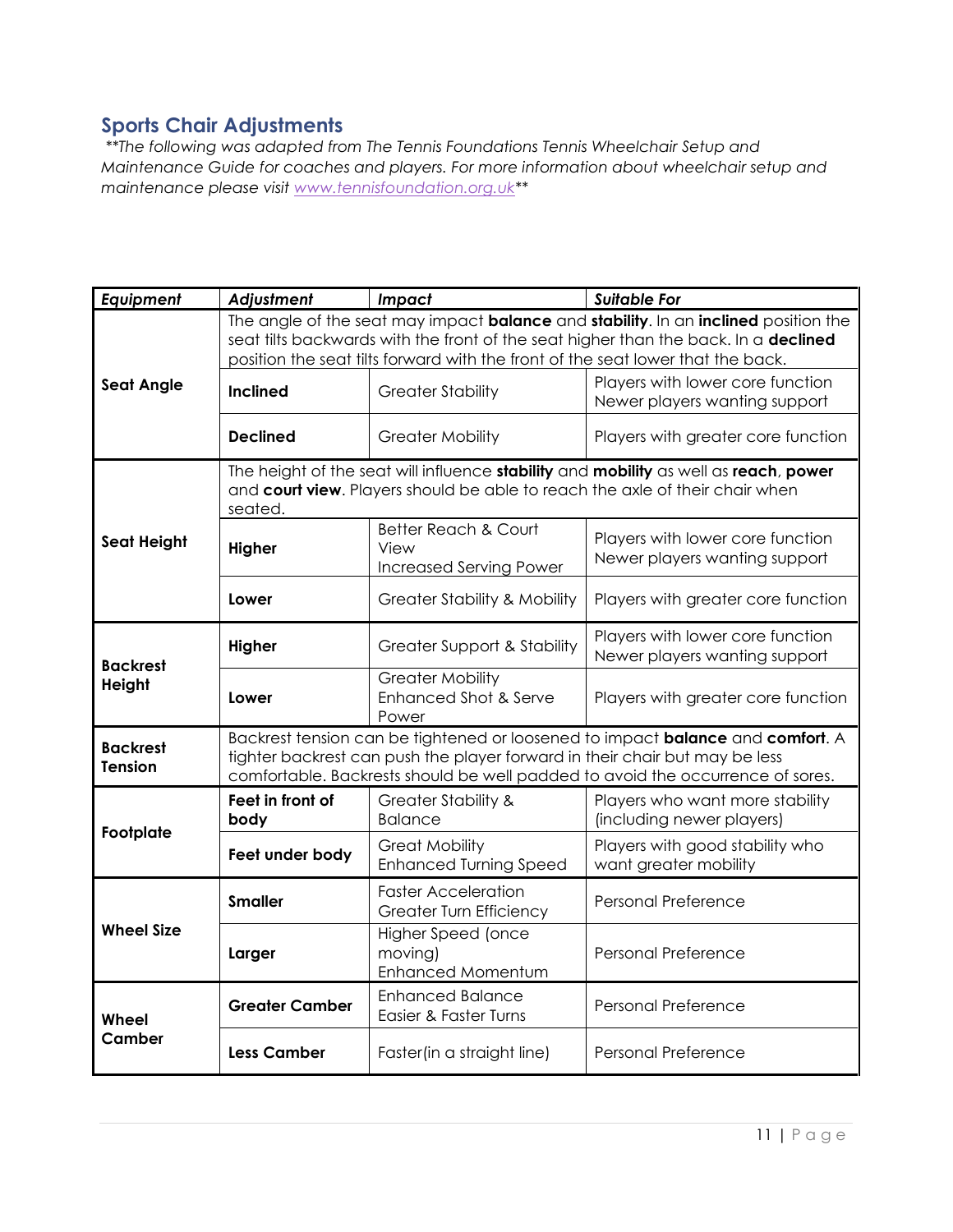# <span id="page-11-0"></span>**Additional Equipment**

#### **Straps**

Wheelchair tennis athletes often use additional straps to enhance their stability and strength in key areas. Using straps may improve participants' stability and balance and help them to feel more secure when trying wheelchair tennis for the first time.

**Chest & Waist Straps** – mimic core and hip muscles. May help to improve the athlete's confidence or allow them to lean or reach further than they would otherwise be able to without falling over.

**Leg & Foot Straps** – mimic leg and ankle muscles. May help to keep the athlete's legs or feet securely on the chair or foot plate to will increase balance and stability.

### **Tape**

Athletes with reduced grip strength may have difficulty gripping their racket or holding on to it as they swing. In such cases taping the racket to the hand with athletic tape may be an option. Be careful to ensure the tape it not so tight that it could cut off circulation to the hand. Adjust as needed.

Different athletes will have different needs in relation to racket taping. For many participants this will be a new experience which will require trial and error before determining the best taping method. Over time an athlete should be able to tape their racket their own or communicate to others how to best assist them in the taping process. It is important that an athlete be able to complete this task independent of their instructor if they are going to pursue wheelchair tennis on their own.



*This athlete uses both a waist belt and knee strap as well as taping the racket to his hand.*

For more detailed information on racket taping see the Tennis Canada Wheelchair Tennis Instructors' Manual or refer to the accompanying video.

## <span id="page-11-1"></span>**Wheelchair Loans**

Access to appropriate sports wheelchairs and equipment is a major barrier for people with disabilities looking to get involved in wheelchair sports. A basic sports wheelchair costs over \$3000 and specialized wheelchairs can cost even more. For this reason, BC Wheelchair Sports Association offers a comprehensive wheelchair loan program that allows athletes to access proper sports wheelchairs and equipment. Wheelchairs can be rented for a very low yearly rate.

For more information about the wheelchair loan program at BCWSA please visit: <http://www.bcwheelchairsports.com/get-involved/wheelchair-loan-program>

*Not in BC? Check with you Provincial Wheelchair Sport Organization or Tennis Canada about similar programs in your area.*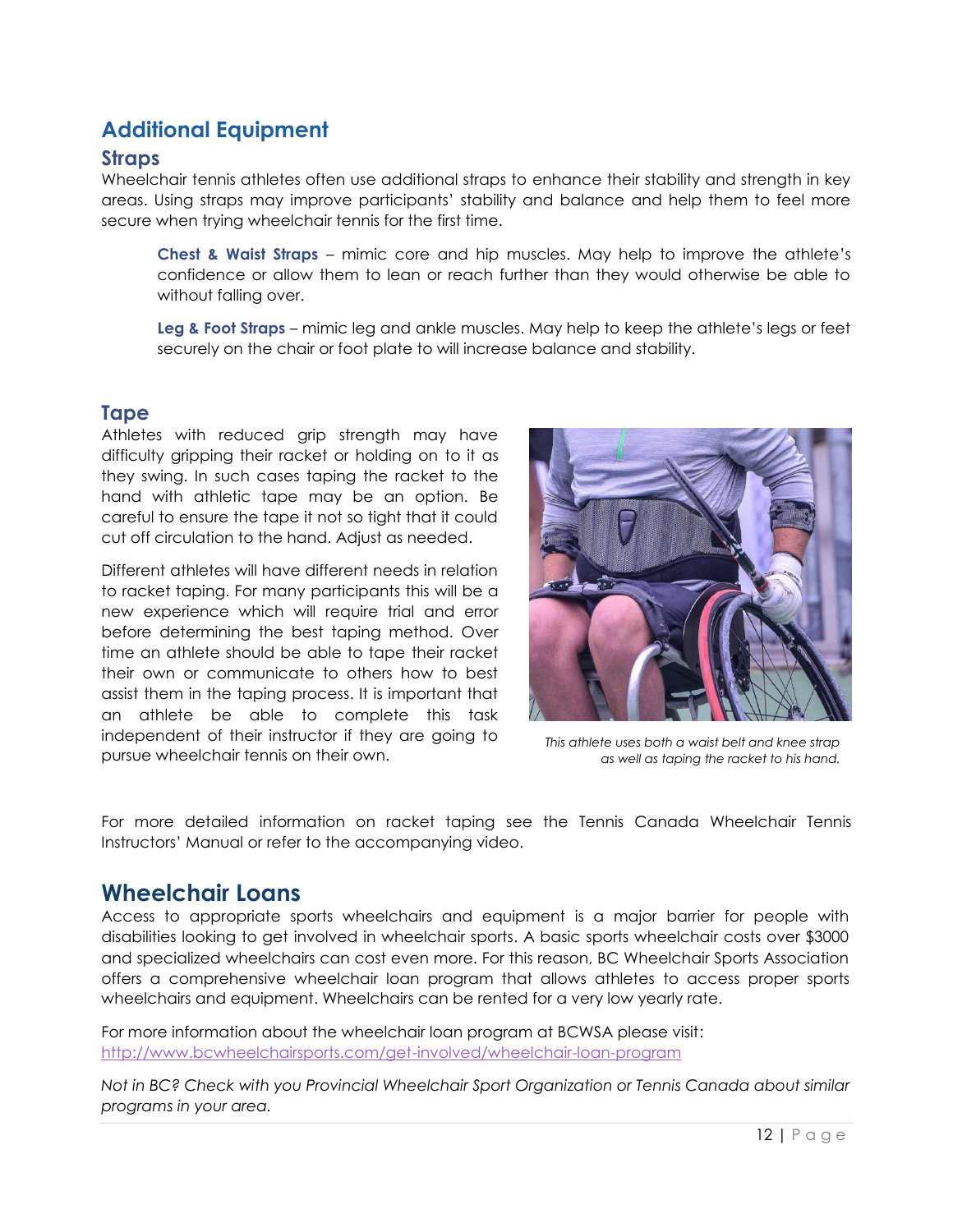# <span id="page-12-0"></span>**Wheelchair Tennis for Beginners**

To conduct an introductory wheelchair tennis session you need all the same equipment you would need for a beginner tennis lesson – balls, rackets, nets (or mini-nets) – as well as access to sports wheelchairs. Introductory sessions can be conducted on actual tennis courts but are equally as effective in gyms or alternative recreation spaces.

Introductory wheelchair tennis sessions typically run 30-60 minutes. In this time span it is possible to get brand new participants holding racquets, bouncing balls, and finally, getting close to playing an actual match. Depending on a player's skill level, some of the following drills can be skipped or fast tracked. It can be really helpful to have additional support for people with higher levels of disability or less coordination, as they may need extra attention for some drills. It may be beneficial to begin with foam balls or – for participants having more difficulty - balloons, as players get used to maneuvering the sports chair and holding a racquet.

Where possible it is recommended that able bodied participants including family members and friends are encouraged to participate in the session as this fosters the notion of inclusivity in the sport.

## <span id="page-12-1"></span>**Introductory Warm-Ups, Drills, and Games**

*The following was adapted from the Tennis Canada Wheelchair Tennis Warm Up Games and Drills Resource which can be found at [www.tenniscanada.com/competitive/wheelchair/](http://www.tenniscanada.com/competitive/wheelchair/)*

*For more information about leading an introductory wheelchair tennis session please contact BC Wheelchair Sports Association or Tennis Canada or refer to the accompanying video.*

## **Warm-Ups**

#### **"Pac-Man"**

Objective: "Ghosts" try to tag all "pac-men". Once a pac-man is tagged he leaves the game. The game is over once all pac-men have been tagged.

- Participants are only allowed to move along lines on the court/gym floor. The net is considered a line as well as the service line through the doubles alley and middle line as shown in the diagram.
- 
- This game focuses on speed and turns and aims to increase mobility.

## **"Know Your Lines"**

Objective: Coach calls out lines and participants must sprint to the called line. ie."doubles side line" or "baseline"

- Last player to reach the line is eliminated until only one player remains.
- This game teaches court lines as well as focusing on speed and turns.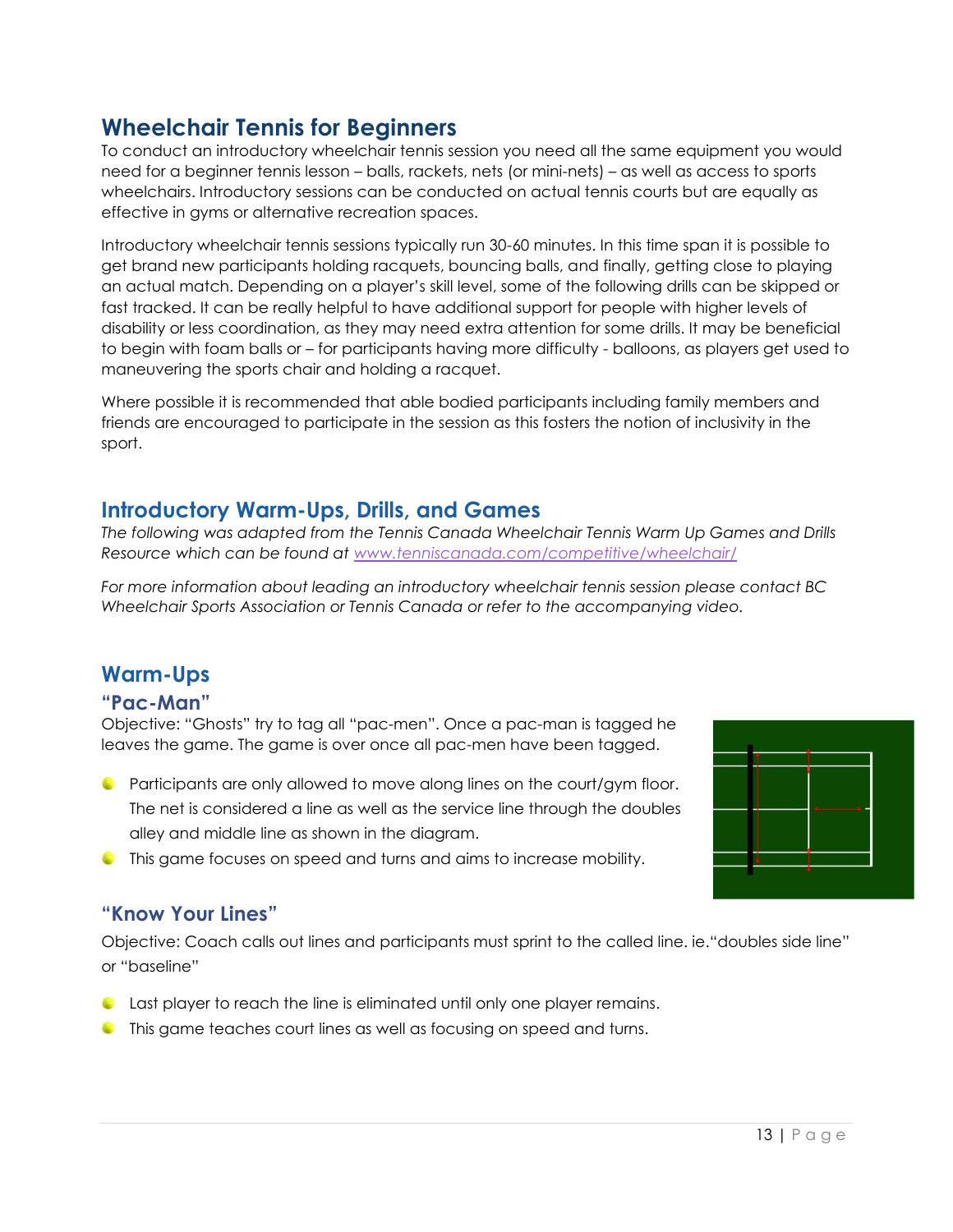## **Self- Rallies**

For the following drills the athlete should hold the racket with a continental (hammer) grip. Exercises should be performed first with the palm up and then palm down

### **Balancing ball on racquet face**

Player balances the ball on strings trying not to let it drop on the ground

- Progression 1: Player balances the ball and moves it clockwise and then counterclockwise around the racket face
- Progression2: Include a "pit stop": players try to get the ball to land in the 'open throat' below the racket heard before bringing it back onto the strings

#### **Self-Rallies without floor bounce**

Player bounces the ball off the middle of the racket face

- **C** Progression 1: continuous bounce (no catching)
- Progression 2: alternate between palm up and palm down with each bounce

#### **Self-Rallies with floor bounce**

Player bounces the ball off the middle of the racket face and lets it bounce off the ground before bouncing it off the racket face again. Progression 1 & 2 as above.

Progression 3: place a marker on the ground – ball must bounce off the marker *(opportunity for competition – first player to bounce off marker 3 times wins)*

### **Cooperative Rallies**

Players complete the above drills (self-rallies) in teams of two. Teams may compete against each to see who can complete the most rallies in a row.

## **Feeding Rallies**

Coach drop feeds balls to forehand. Player hits the ball cross court over the net towards a target on the opposite side (wheelchair, chair, box, etc.).

- **Progression 1: same drill on backhand**
- Progression 2: include movement (player has to push towards the spot where the ball has dropped and recover back to hub/start after shot)
- **C** Progression 3: alternate between forehands and backhands
- Progression 4: opportunity for competition first player to 3 successful target hits wins
- **Progression 5: same drill with volleys (no bounce close to net)**
- **C** Progression 6: same drills with coach feeding across the net *Note: targets are a great way to keep drills fun while working on technical fundamentals*

## **"Maniac Tennis"** *(to finish a session)*

Begin with one team on each side of the net made up of as many players as available. The aim of the game is to get the ball across the net by any means possible (over the net, past the net, under the net, rebounding off a wall, passing the ball to a teammate before hitting it over). A team scores a point if the ball comes to a dead stop on the other side of the net.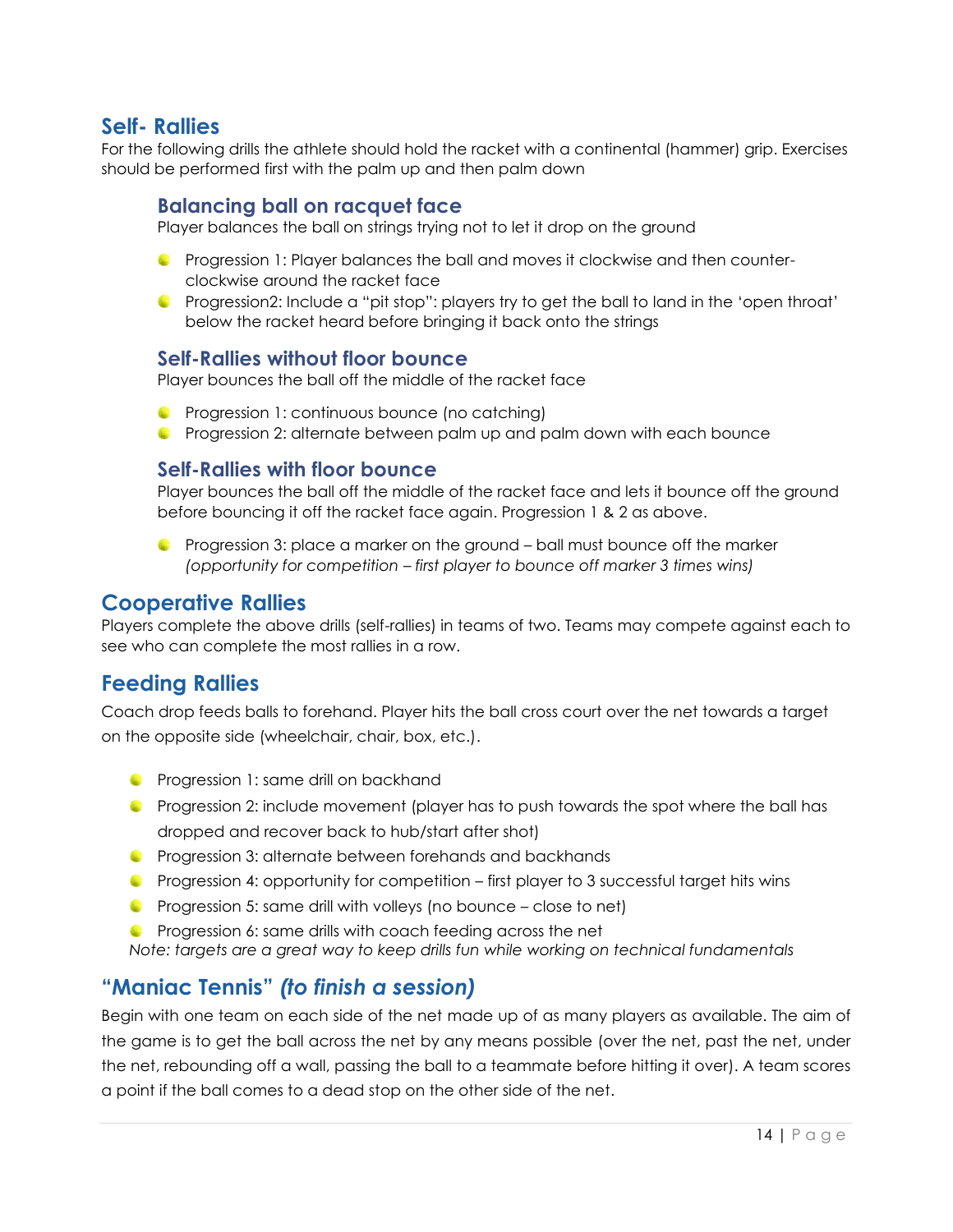# <span id="page-14-0"></span>**Club Integration: Promoting Wheelchair Tennis**

Wheelchair Tennis is an excellent sport for integration given that it uses the same courts, rackets, and balls and has a very small number of rule differences. Wheelchair tennis players and ablebodied players can easily play against each other by observing the two-bounce rule for wheelchair tennis athletes only.

Integration is very important to the development of wheelchair tennis athletes – especially in regions or clubs where there are fewer wheelchair tennis players. Initially, it may be beneficial to provide wheelchair tennis-specific lessons for new players as they develop their skills and confidence. The end goal, however, should be to include wheelchair tennis players in regular programs and lessons. This will greatly increase the number of local training opportunities for wheelchair tennis players while also enhancing other players' knowledge of and exposure to wheelchair tennis.

An integration philosophy will benefit the host club or organization as well. Involvement in wheelchair tennis may lead to further hosting opportunities and increased participation in existing programming as well as increased partnership opportunities with local organizations and government. Other benefits may include enhancing the knowledge and awareness of participants about wheelchair tennis and the development of an inclusive environment where everyone is welcome.

## <span id="page-14-1"></span>**Wheelchair Tennis Exhibitions**

Offering wheelchair tennis demonstrations or exhibitions is a great way to educate the local tennis community about wheelchair tennis and is a great opportunity to recruit new wheelchair tennis players, coaches, and supporters. Exhibitions can be held in conjunction with a pre-arranged tournament, a media event, a publicized announcement or any other special event which includes learning or spectating opportunities.

## <span id="page-14-2"></span>**Up & Down Play Opportunities**

Up and down play opportunities can be included in wheelchair tennis exhibitions and are a great way to promote integration. In Up & Down Doubles, wheelchair tennis players are paired with able-bodied players against a team of the same. All players follow the same rules with the sole exception that wheelchair tennis players are allowed two bounces.

"Up & Down" tournaments are a fun way to demonstrate the similarities between wheelchair tennis and stand up tennis while also giving wheelchair tennis players the opportunity to showcase their skills.

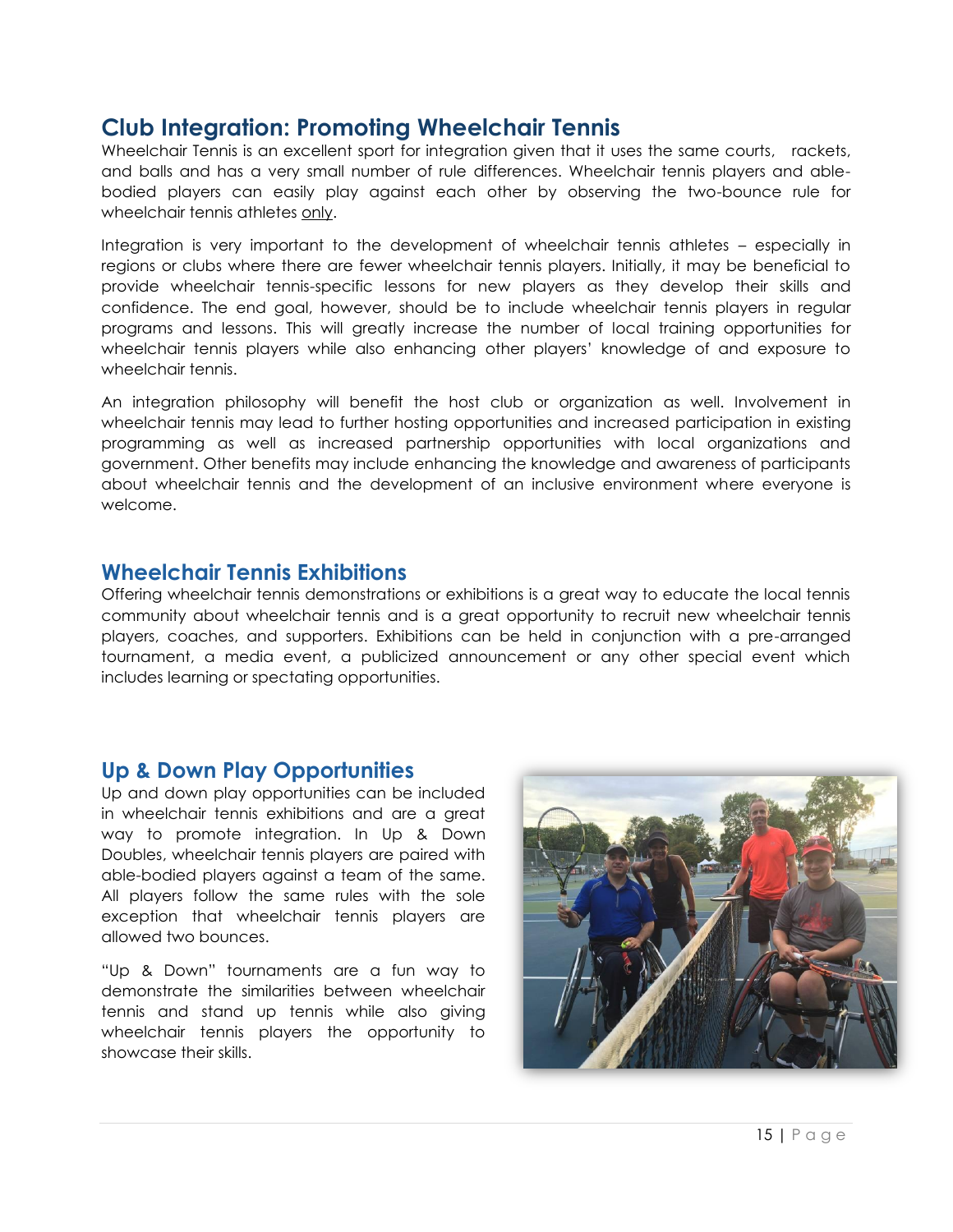## <span id="page-15-0"></span>**Accessibility**

When working with athletes with a disability it is important to consider the accessibility of the tennis facility. Accessibility refers to the degree to which a person can access or gain entry to a facility with ease. When thinking about accessibility in tennis centres there a few key areas to consider:

## **The Courts**

All players must be able to get on and off the courts unassisted. There should not be any steps, steep inclines, or unpaved ground hindering the entrance. Doorways and gates must be wide enough to accommodate a wheelchair. Because of the camber on a wheelchair tennis chair the minimum requirement of 34" – which will accommodate a typical wheelchair – is not wide enough to accommodate a sports chair. A door width of 47" is preferable.

Due to the use of the second bounce wheelchair tennis is often played beyond typical court boundaries. Tennis courts should have ample back and side court spacing available for players to maneuver.

#### **Court Surfaces**

Wheelchair tennis is played on all court surfaces although some are preferred over others. "Hard" surfaces such as plexipave require less effort to maneuver on than "softer" surfaces such as clay or grass.

## **Gates**

Where possible there should be direct gate access to individual courts to allow athletes to move directly onto their court without crossing the other courts. This will help to reduce disruption to other players while also reducing the distance athletes have to travel with all of their equipment.

#### **Washrooms**

Washrooms should also be accessible and located within an accessible area of the tennis facility. Washroom accessibility includes the entry door as well as the size of the bathroom stalls. Support bars should be installed in all accessible stalls.

Showers, where available, should have a seat inside and be large enough to maneuver a wheelchair within. Faucets should be low enough to reach from a seated position.